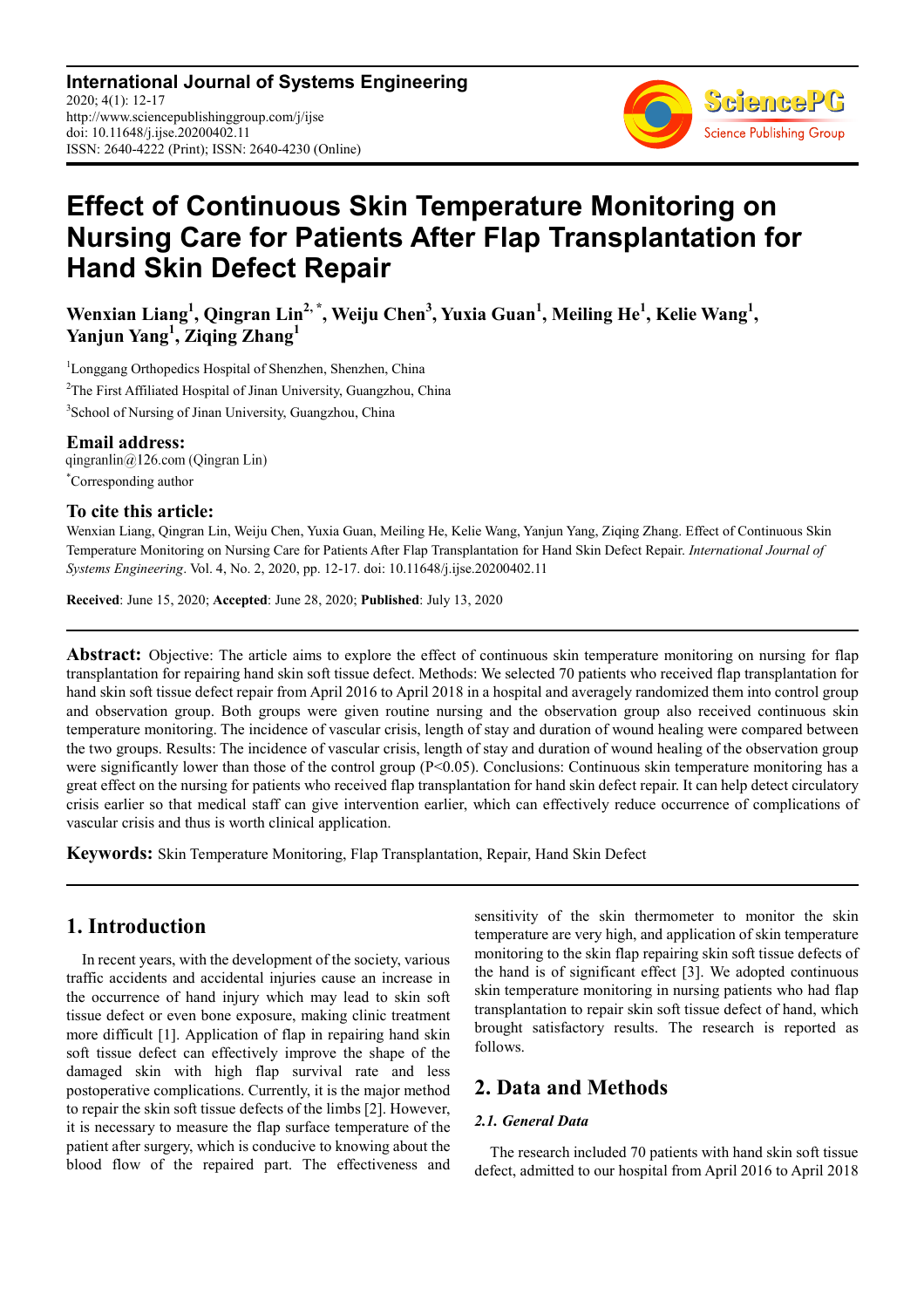and randomized them into two groups: control group (35 cases) and observation group (35 cases). Both groups received routine nursing and the observation group was also given continuous skin temperature monitoring. The incidence of vascular crisis, length of stay and duration of wound healing were observed and compared between the two groups. The inclusion criteria were: (1) all patients meeting the criteria for skin flap repairing skin soft tissue defects; (2) patients with normal vital signs; (3) patients without other major diseases; (4) patients agreeing to the study; (5) the granulation tissue growing well after the first-stage treatment of the wound surface with negative bacterial culture. Exclusion criteria were: (1) patients with soft tissue defects in other parts; (2) patients with ambiguous consciousness; (3) patients with unstable vital signs; (4) patients with major diseases. In the control group, there were 15 cases combined with other injuries (in blood vessel, nerve and tendon) and 20 cases of pure injury of blood vessel, with defect area between 6cm<sup>2</sup> and 186cm<sup>2</sup>. In the observation group, there were 14 cases combined with other injuries (in blood vessel, nerve and tendon) and 21 cases of pure injury of blood vessel with defect area between 5cm<sup>2</sup> and  $204 \text{cm}^2$ .

#### *2.2. Methods*

#### *2.2.1. Control Group*

Patients in control group received routine nursing care for flap transplantation, including: (1) Preoperative mental nursing: the nursing staff should explain the main operation method, purpose and importance to the patients in easy-to-understand language, so that the patients can fully understand the matters needing attention, improving their compliance. Besides, nursing staff should maintain good communication with patients, and reduce the inner pressure of patients through appropriate methods. (2) Nursing for the surface of the wound: blood drawing and infusion in skin donor site and injury area were not allowed. One day before the operation, angiography was used to detect the arteries in the donor area and Doppler ultrasound was used to check the perforator vessels [4]. ADF 0.5% PVP-I disinfectant was used for skin disinfection and aseptic towels to wrap the skin. Skin preparation was performed on the day of the operation, and the patient's fingernails were cut short. (3) After the operation, the room temperature was maintained at 23°C -25°C, and the humidity at 50%-65%. The flap was continuously irradiated with a 60W heating lamp, and the heating lamp was about 30 to 40cm away from the flap [5]. The skin temperature of the affected limb was the same as or slightly higher than the normal skin temperature by 1.00 to 2.00°C. If the skin temperature of the patient was 3.00 to 4.00°C lower than the normal skin temperature, it indicated that there was a vascular crisis, and the doctor should be notified in time for treatment. (4) Nursing for skin flap: the nurse observed the wound surface after skin flap transplantation to keep the drainage smooth. The blood circulation of the flap as observed every 30 to 60 minutes within 24 hours after the operation, including observing and recording the capillary reaction, tissue tension, temperature, color, etc. It should be gentle to observe the

blood vessel at the flap in order to avoid damage to the flap. If any abnormality was found, the nurse should immediately notify the doctor for treatment. Close observation was required 3 days after the operation. If there was no abnormality, the observation could be done every 4 to 6 hours. (5) Pain nursing: the analgesics were given three days before the operation, which was to reduce the vasospasm caused by pain because it would affect the blood supply to the transplanted flap. (6) Discharge instruction: continuing nursing staff provided health education for the patients before they were discharged from the hospital. After the wounds healed, the nurse instructed the patients to gradually take functional exercises. The nursing staff also evaluated patients' living environment, guided their rehabilitation training, and made an appointment with the patients for home continuing care after their discharge.

#### *2.2.2. Observation Group*



*Figure 1. The probe of the skin temperature monitor.* 



*Figure 2. The probe of the skin temperature monitor.* 

Besides routine nursing care for flap transplantation, continuous skin temperature was also given to the observation group, including the following measures: (1) A company's MH-70N skin temperature monitor was used. The skin temperature value measured by the thermistor of the monitor was transferred to the central skin temperature management system via Bluetooth to WIFI, and the patient's skin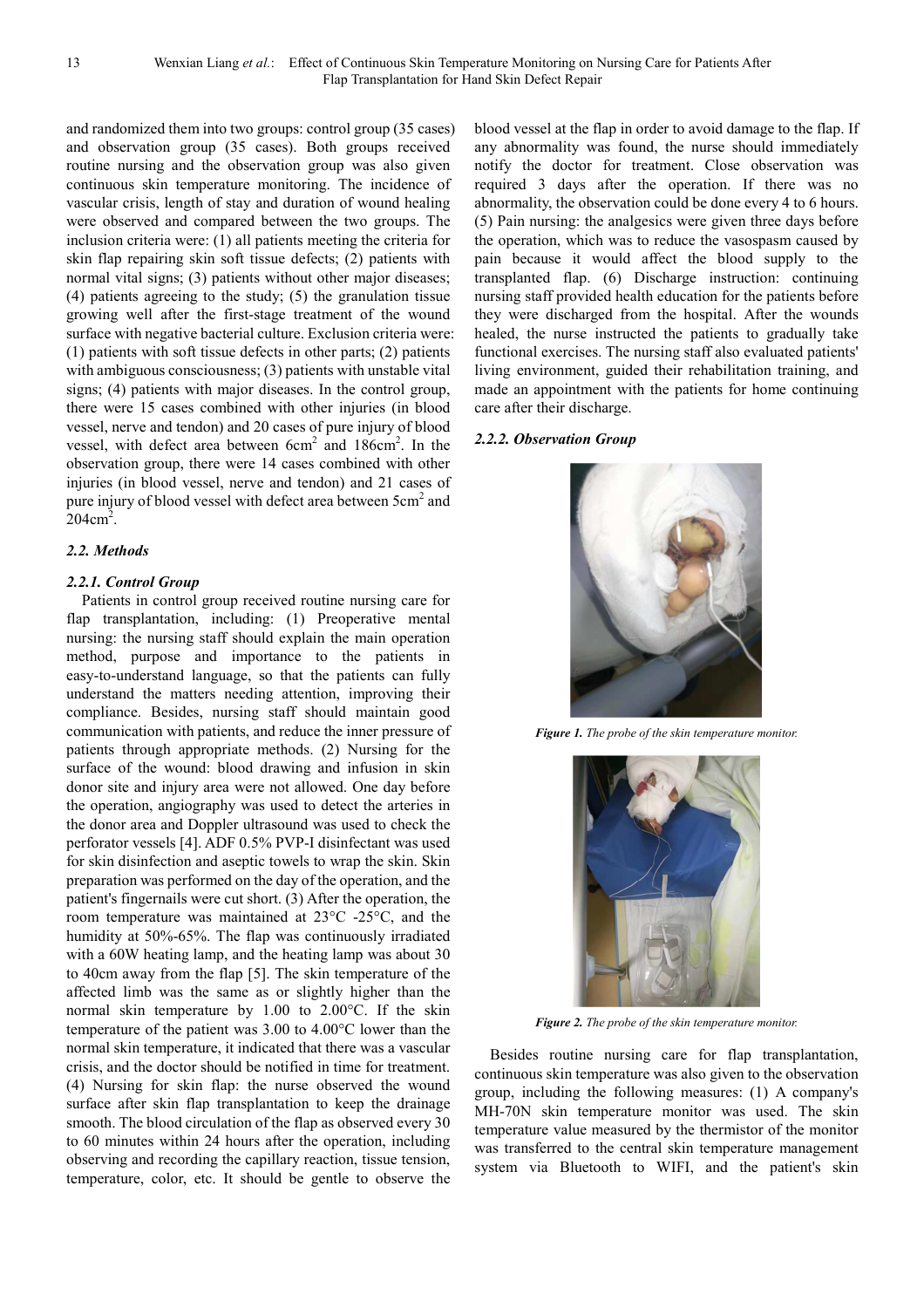temperature data were collected, analyzed, stored through the functional map manager, which could assist medical staff to observe skin temperature changes and determine whether the blood flow fitted the blood vessel. When the monitored skin temperature was lower than 33.00°C or higher than 35.00°C, there would be an alarm for medical staff to pay attention to the situation of patient's flap, and at the same time skin temperature curve on the display screen widened to give a visual remind. (2) Three days after the operation, strict attention was paid to the skin temperature, blood flow, tension, capillary reaction and other conditions of the transplanted flap. When using the skin temperature monitor, the position of the probe should be changed every 1 hour to avoid local pressure for too long. At the same time, change of position can also monitor skin temperature of different parts to know about the temperature of the transplanted skin flap more clearly. The probe of the skin temperature monitor was fixed with transparent applicator (see Figure 1 and Figure 2), and the measurement site was marked. The skin temperature of the site was displayed in the computer with a wavy line (see Figure 3).



*Figure 3. The skin temperature of the site was displayed in the computer.* 

(3) Continuous monitoring for 7 days after surgery showed the flap temperature. When the skin temperature fluctuated greatly, attention should be paid to the flap situation in time to eliminate external causes, such as change of the probe, too low or too high room temperature, and find the cause and deal with it in time. (4) To avoid the influence of the heating lamp on the skin temperature monitoring, the healthy side as the control and the part monitored by the skin temperature monitor were placed under the heating lamp. At the same time, the other probe was placed on the healthy finger without exposure to the heating lamp as control. The skin temperatures of the three parts were compared to make the monitored data more reliable. When the skin temperature of the affected limb was the same as the normal skin temperature or there was a difference of  $\pm 1.00 \sim 2.00$ °C, and the waveform of the skin temperature fluctuation curve was basically the same, it was normal. When the skin temperature of the patient was lower or higher than normal skin temperature by  $3.00 \sim 4.00\degree C$ , there was a blood circulation crisis. Close attention should be paid to the situation of the transplanted flap, and the doctor should be

promptly notified to deal with it, which should be recorded in real time (as observed: under the heating lamp, the skin temperature of the monitored part and the control part was higher than that of the control part that was not under the heating lamp. If the indoor temperature was 23°C, the skin temperature of the patient's monitored part and the healthy side would be relatively 1-2°C lower. The overall skin temperature changes with the change of the outside temperature. When skin temperature monitoring predicted that a venous crisis might occur, the nursing staff should change local dressing, appropriately raise the local heating lamp, and adopt bloodletting through acupuncture to relieve spasm; if continuous monitoring of skin temperature predicted that an arterial crisis might occur, nursing staff should improve the blood flow of the transplanted flap through increasing the room temperature, local warming, reducing the height of the heating lamp, relieving local wound compression, relieving spasms and pain, anticoagulation, supplying blood volume and other related measures to reduce the incidence of blood circulation crisis, and promote the survival of the transplanted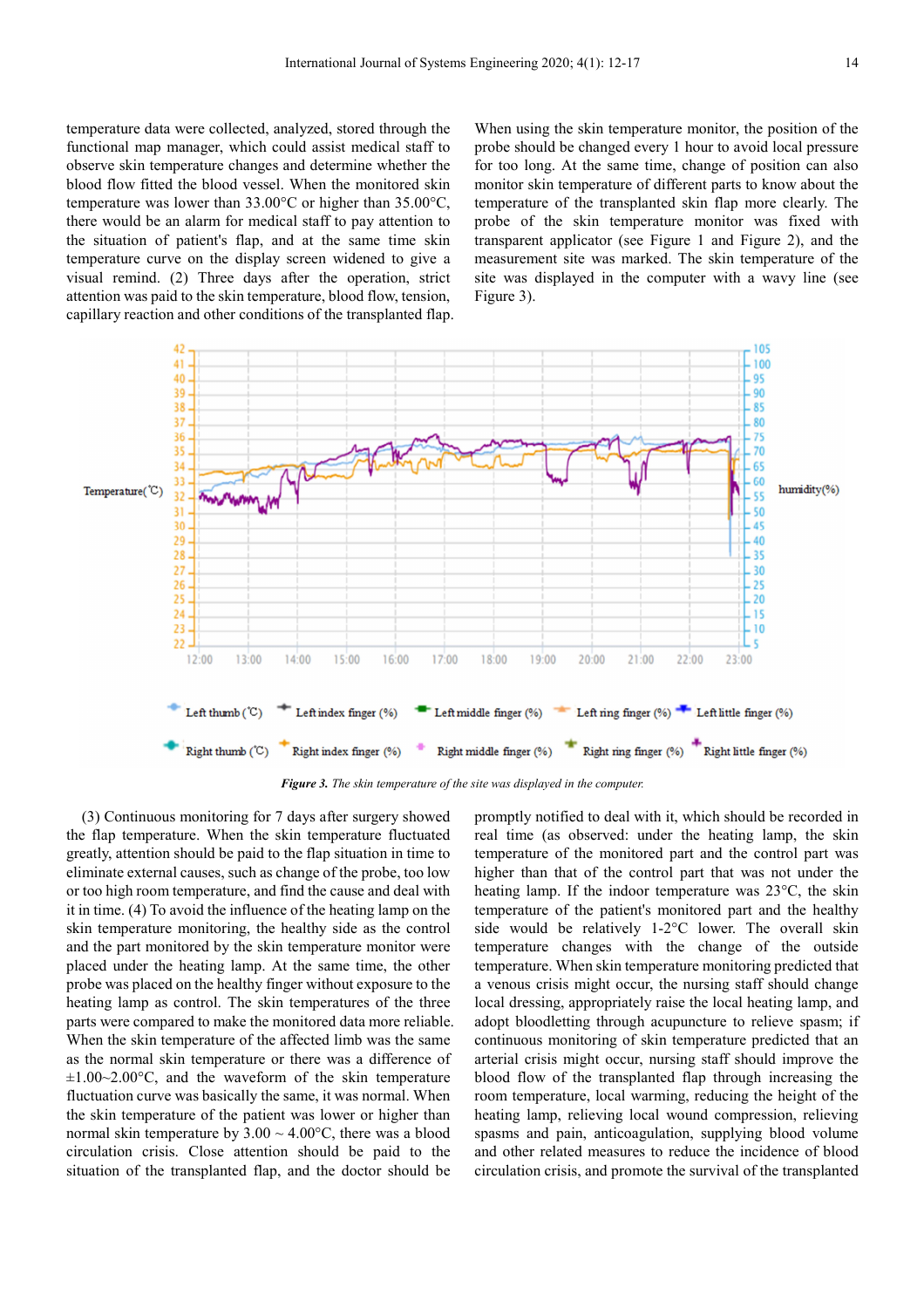flap.

#### *2.3. Outcome Measurements and Evaluation Standard*

#### *2.3.1. Outcome Measurements of Postoperative Circulatory Crisis*

The commonly used observation indicators for clinical blood circulation include the following five items: skin temperature, skin color, degree of swelling, capillary filling determination, small incision bleeding or errhysis.

#### *2.3.2. Evaluation Standard and Treatment for Postoperative Circulatory Crisis*

(1) Regular curve of skin temperature variation: 1) parallel curve: the difference in skin temperature between the transplanted flap and the healthy side is  $\pm (0.50\text{-}2.00)$  °C. Parallel change within 0°C indicates that the arteriovenous anastomotic opening is smooth, and the blood circulation of the transplanted tissue is good; 2) suddenly lowering curve: when the skin temperature of the transplanted flap and the healthy side suddenly differs by more than 3.00°C, it is caused by arterial embolism, and surgical exploration should be performed immediately; 3) separation curve: the difference in skin temperature between the transplanted flap and the healthy side gradually increases, generally reaching 3°C after 24-48 hours, which is caused by venous embolism; (2) The evaluation criteria and treatment for arterial and venous crisis are as follows: 1) arterial crisis: arterial crisis occurs when skin at the end of the flap is pale or gray, the temperature of the flap is 3°C lower than the normal skin temperature, and the skin wrinkles are obviously deepened. Besides, there are also finger pulp deflation without tension, prolonged capillary filling time, weakened or disappeared arterial pulse, no bleeding or slow bleeding at the fingertip incision, dark red color. Once there is arterial crisis, the cause should be first determined. If it is because the vascular pedicle is compressed, the patient's position should be corrected to relieve compression in time. If it is because the vascular pedicle is twisted, antispasmodic and vasodilator drugs should be used. If there is no improvement after 30 minutes, the physician should be notified in time to perform surgical exploration. 2) Venous crisis: the venous crisis is mainly manifested by the purple skin color at the end of the flap, decrease in the temperature of the flap, lighter or disappeared skin wrinkles, even occurrence of blisters on the surface of the flap, fullness of the finger pulp and increase in tension, fast capillary filling, arterial pulsation, rapid bleeding from fingertip incision, and the change of color from purple to bright red. Once a venous crisis occurs, the dressing should be first observed, and the tight dressing can be loosened.

The body position should be adjusted to make the flap pedicle loose. If the tension of the flap is too high, the affected limb can be raised, or a few suture lines away from the pedicle can be removed appropriately to relieve the tension of the flap  $[6-7]$ ; (3) indicators for normal capillary measurement: when pressing the skin of the transplanted tissue with your fingers, the capillaries of the skin are emptied and the color turns white. After you withdraw your fingers, the capillaries recover and fill within a few seconds, generally no more than 2 seconds; (4) when arterial embolism occurs, the reflux is not smooth; when venous embolism occurs, the reflux speeds up early and slows down later; when arteriovenous embolization occurs, congestion remains in the capillaries and there is still reflux. Hence, the determination of capillary filling is an important indicator to identify embolism and spasms; (5) tension: replanted fingers become full or elastic after blood transfusion; insufficient blood supply causes low tension while poor reflux leads to high tension; (6) small incision bleeding or bloodletting: when an arterial crisis occurs, there is no bright red blood flowing out of the incision; when a venous crisis occurs, the color of the blood bleeding from the small incision is dark purple [8]; (7) the calculation method of the incidence of vascular crisis: if any of the five situations: the color, skin tension, wrinkles, skin temperature and capillary filling measurement occurs and is not relieved after treatment with antispasmodic drugs, sympathetic nerve block and acupuncture, heating, small incision bloodletting, oxygen therapy, etc., it is counted as the occurrence of vascular crisis, The cases of vascular crisis to the total number of patients monitored ratio is the incidence of vascular crisis.

#### *2.4. Statistical Methods*

The data were analyzed using SPSS18.0. The measurement data were described by mean  $\pm$  standard deviation, and the pair t test was used for comparison between groups. Enumeration data were described by frequency and percentage, and analyzed by  $\chi^2$  test. The test level was  $\alpha=0.05$ , and P<0.05 was considered statistically significant.

# **3. Results**

#### *3.1. Comparison of the Occurrence of Vascular Crisis Between the Two Groups*

The incidence of postoperative vascular crisis in the observation group was significantly lower than that in the control group (P<0.05) (Table 1).

*Table 1. Comparison of the Occurrence of Vascular Crisis between the Two Groups.* 

| Group             | Cases | Combined injuries (blood vessel, nerve, tendon)/pure injury of blood vessel | Incidence of vascular crisis $(\% )$ |
|-------------------|-------|-----------------------------------------------------------------------------|--------------------------------------|
| Control group     | 35    | 15/20                                                                       | 9(25.7%)                             |
| Observation group | 35    | 14/21                                                                       | $2(5.7\%)$                           |
|                   |       | 0.59                                                                        | 3.883                                |
|                   |       | 0.808                                                                       | 0.049                                |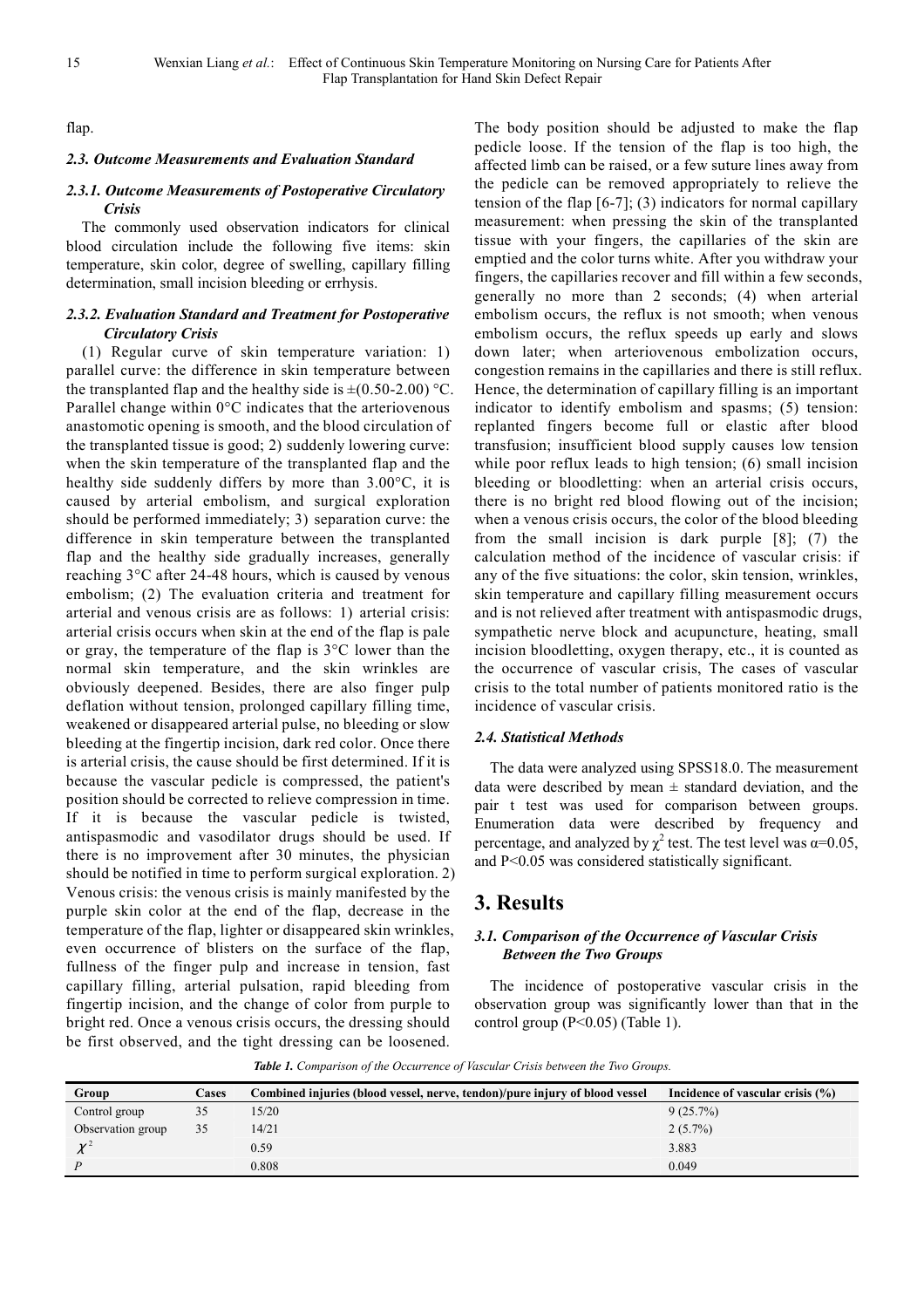#### *3.2. Comparison of Length of Stay and Duration of Wound Healing Between the Two Groups*

Local wound heals when local rosy skin, normal skin temperature, moderate skin tension, no capillary reflux obstacles, and clean wound surface can be observed.

The length of stay and duration of wound healing of the

observation group were shorter than those of the control group, and the difference was statistically significant  $(P<0.05)$ . Besides, the hospitalization cost of the observation group was statistically less than that of the control group  $(P<0.05)$ , as shown in Table 2.

*Table 2. Comparison of Length of Stay and Duration of Wound Healing between the Two Groups (* $\overline{x}$ *±s).* 

| Group             | <b>Cases</b> | Length of stay (d) | Duration of wound healing (d) |
|-------------------|--------------|--------------------|-------------------------------|
| Control group     | 35           | $30.1 \pm 6.6$     | $11.5 \pm 1.3$                |
| Observation group | 35           | $19.6 \pm 3.9$     | $8.5 \pm 0.8$                 |
|                   |              | 8.08               | 11.54                         |
|                   |              | 0.000              | 0.000                         |

### **4. Discussion**

#### *4.1. Continuous Skin Temperature Monitoring is Conducive to Early Warning of Vascular Crisis After Hand Skin Soft Tissue Defect Repair*

Flap transplantation is employed to repair hand skin soft tissue defects, but postoperative vascular crisis is the primary reason for the failure of it [9]. By monitoring the temperature of the transplanted flap, the occurrence of vascular crisis can be predicted [10]. With high effectiveness and sensitivity, skin temperature monitor has a significant effect on nursing for flap repairing hand skin soft tissue defects. When using skin temperature monitoring device to continuously monitor the skin temperature of the transplanted flap, sudden rise or fall of the flap temperature suggest possible blood circulation crisis. A parallel curve shows that the skin temperature of the transplanted flap and the skin temperature of the healthy side are different by  $\pm (0.5{\text -}2)$ °C. A parallel change within 0°C indicates that the arteriovenous anastomotic opening is smooth and the blood circulation of the transplanted tissue is good. That the curve suddenly drops and the skin temperature of the transplanted flap and that of the healthy side suddenly differ by more than 3.00°C indicate arterial embolism, and surgical exploration should be performed immediately. A separation curve means that difference in the skin temperature of the transplanted flap and the healthy side gradually increases, generally reaching 3°C after 24-48 hours, which is caused by venous embolism. When these situations occur, nursing staff should report to the doctor for further measures to prevent arteriovenous crises, or even performing operation again to relieve vasospasm and its further deterioration. Skin temperature monitor can serve as an early warning of the change of the disease, so that advanced intervention can be taken to deal with the change in time, providing a more reliable guarantee for the survival of the flap. It can also provide an important reference for medical staff to detect the occurrence of blood circulation crisis.

#### *4.2. Blood Circulation of the Transplanted Flap Is Significant for Wound Healing and Prognosis Improvement*

The repair of hand skin soft tissue defects through surgery is the first step. As long as the blood vessels can be found under the microscope, anastomosis is given to alleviate the patient's psychological trauma and finger disability, improving the patient's quality of life [11]. However, the survival of the patient's flap after operation is the key to the success of the operation, and normal blood flow of transplanted skin flap tissue is an important part to ensure the survival of the flap. If there is a risk of necrosis of the transplanted flap and vascular occlusion [12], blood flow disorders or infections are prone to occur, which will lead to the failure of the surgery. It may require surgical treatment again, which will have a serious impact on the wound healing, length of stay and even the prognosis of the patient, causing physical and mental damage to the patient. The flap temperature is an important indicator to determine whether there is a vascular crisis or infection. Detection of the temperature change of the flap in time through continuous temperature monitoring in real time can help detect vascular crisis and infection. Measures to improve the blood flow of the transplanted flap and promote the survival of the flap can reduce the occurrence of postoperative complications, avoid reoperation due to flap necrosis, improve the success rate of the operation, and shorten the duration of wound healing and length of stay. It is of great significance for improving the prognosis of patients.

# **5. Conclusions**

The skin temperature monitor is effective, sensitive and easy to operate. Skin temperature monitoring has a significant effect on the repair of skin soft tissue defects through flap transplantation. Continuous skin temperature monitoring after skin flap transplantation can detect the temperature change of the transplanted flap early, which is helpful for medical staff to take timely measures to reduce the occurrence of vascular crisis, ensure the survival of the flap, and improve the prognosis of the patient. It is thus worthy of clinical promotion